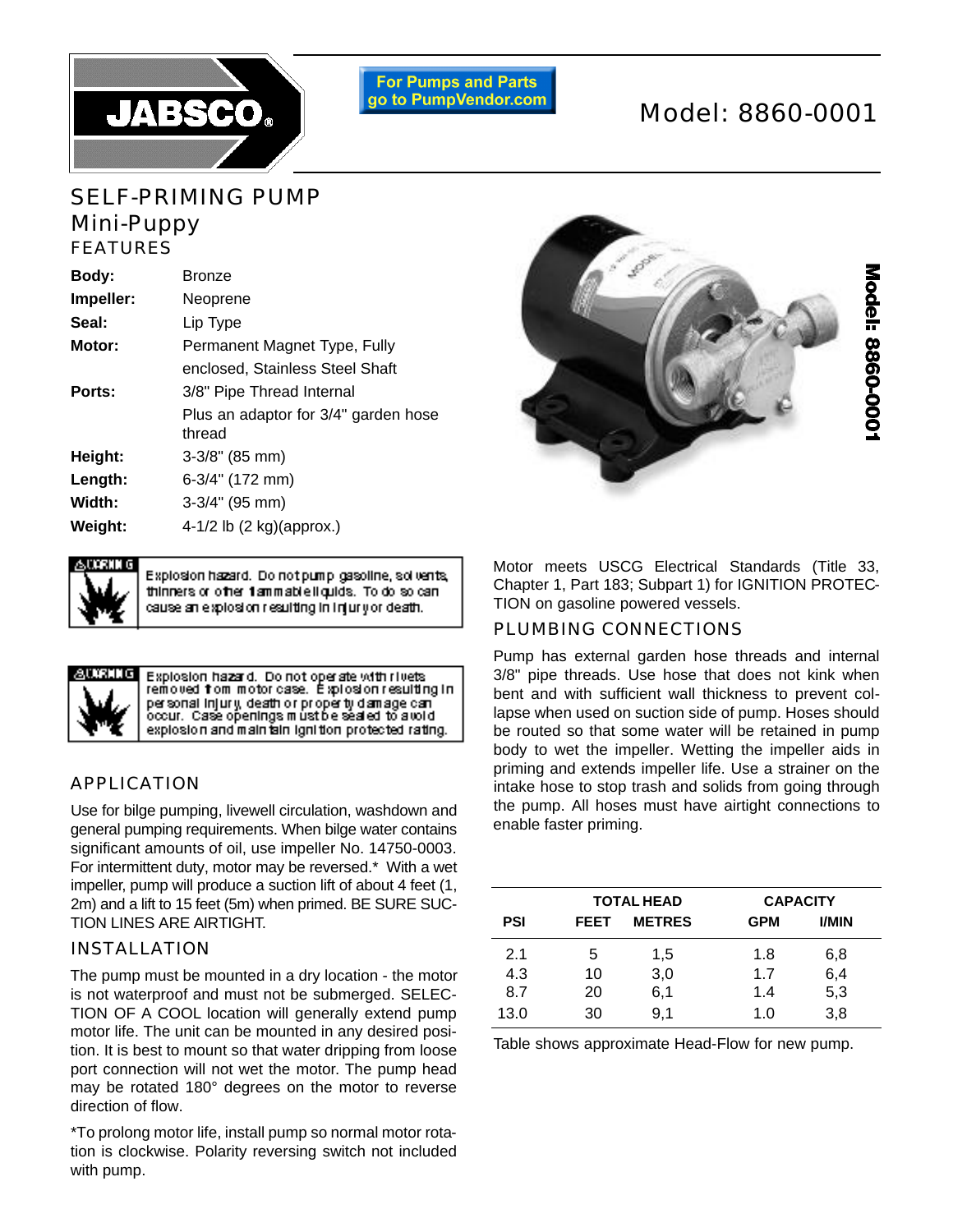# ELECTRICAL CONNECTIONS



Explosion hazard if pump is operated in an area<br>containing flammable vapors, wire leads must be othed by Insulated mechanical loc ling connectors. coee or lined equate wire connection a can apart resulting in an explosion. Property damage injury o r death can occur.

Connect black wire to negative (-) terminal of battery. The orange wire should be connected to an overload protected fuse or circuit breaker panel. The positive conductor should include an on-off switch with a minimum 10 amp rating. Electrical circuit must be independent of all other accessories. A reversing switch which switches motor polarity may be used to reverse pump for intermittent duty cycles. Preferred motor rotation is clockwise looking at shaft end of motor.\* Use proper wire size as determined by wire table elsewhere on this sheet. Should the fuse blow, replace with the same size fuse after determining reason for blown fuse.

#### WIRING DIAGRAM



#### **AMPERE DRAW**

| Model No. Voltage |          | Amp Draw | <b>Fuse Size</b> |
|-------------------|----------|----------|------------------|
| 8860-0001         | – 12 Vdc | 4        | 1 OA-3AGC        |

To prolong motor life, install pump so normal motor rotation is clockwise.

## MINIMUM WIRE SIZES

| <b>Connection Length</b><br><b>Between Battery</b><br>and Motor | 12 Vdc |
|-----------------------------------------------------------------|--------|
| 1 -10ft $(3m)$                                                  | #14    |
| 11 -20 ft (6m)                                                  | #12    |
| 21-30 ft (9m)                                                   | #10    |

#### **OPERATION**

**NOTICE -** Do not pump solvents, thinner, or petroleum derivatives. Impeller and motor damage will occur.



**Motor runs hot; about 180°F is a normal temperature. Prolonged contact during operation may cause a burn.**

Flexible impeller pumps must NOT be run dry, as the pumped liquid is the lubricant for the impeller. Observe the outlet and shut off pump as soon as liquid stops flowing. An automatic level switch is convenient to control the pump.

The pump cannot run against a closed outlet such as encountered when using a garden hose type shut-off nozzle.

Temperature of pumped liquid may be in the range of 45°–160°F (10°–70°C).

Pressure for normal operation should not exceed 35 feet of head (15 psi).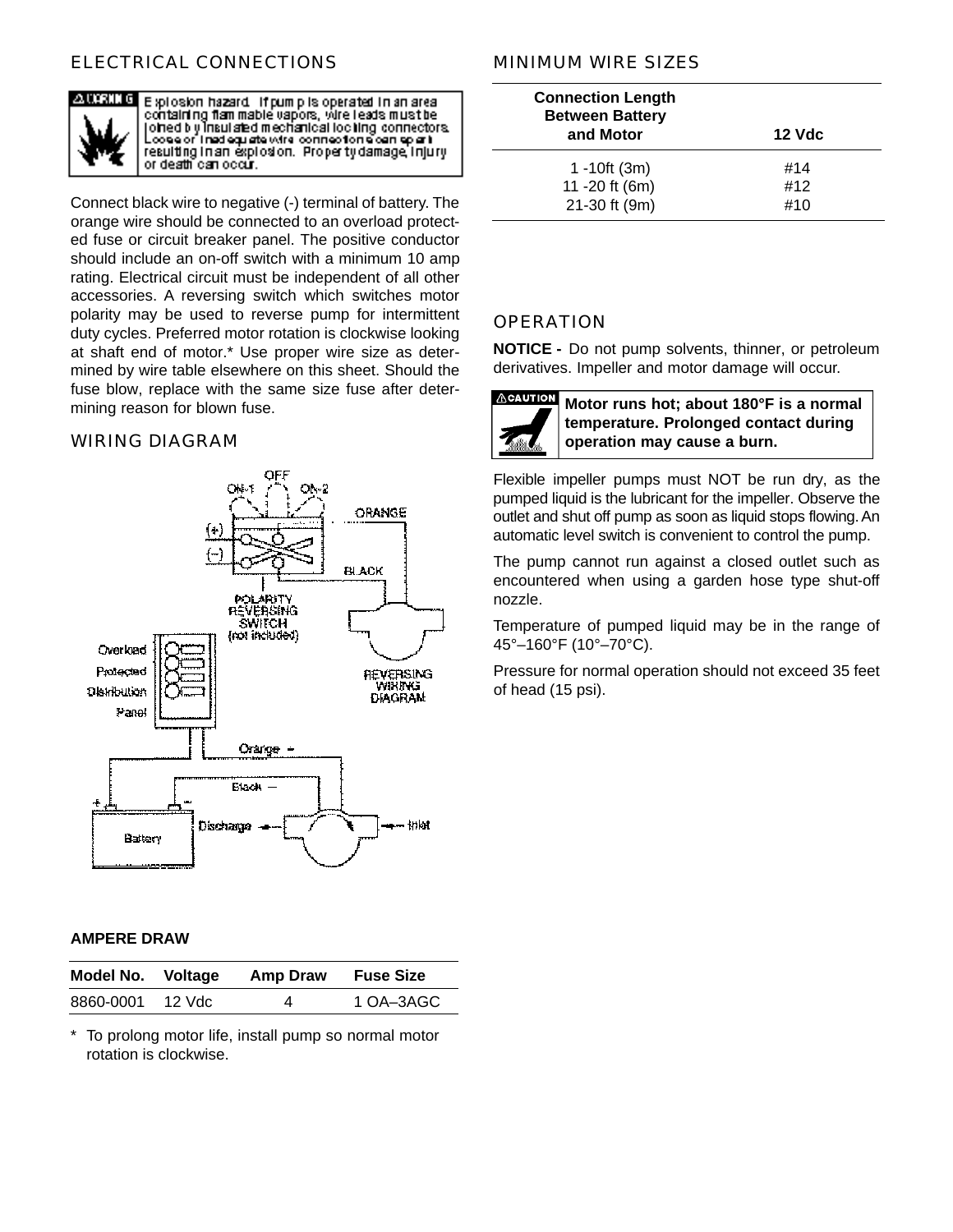

| KEY | <b>DESCRIPTION</b>                             | <b>PART</b><br><b>NUMBER</b> | QTY. |
|-----|------------------------------------------------|------------------------------|------|
| 1   | Screw (End Cover)                              | 91002-0090                   | 3    |
| 2   | <b>End Cover</b>                               | 12076-0000                   | 1    |
| 3   | *Gasket                                        | 7828-0000                    | 1    |
| 4   | *Impeller, Neoprene                            | 14750-0001                   | 1    |
|     | †Impeller, Nitrile                             | 14750-0003                   |      |
| 5   | Screw (Cam)                                    | 91002-0010                   | 1    |
| 6   | Cam                                            | 8089-0000                    |      |
| 7   | *Seal                                          | 93000-0100                   |      |
| 8   | Body                                           | 7824-0000                    |      |
| 9   | Slinger                                        | 6342-0000                    | 1    |
| 10  | Screw (Body to Motor)                          | 98019-0060                   | 2    |
| 11  | Motor, 12V                                     | 98012 0020                   | 1    |
|     | Service Kit, Neoprene<br>†Service Kit, Nitrile | 90092-0007<br>90092-0004     |      |
|     | Pump Head Only                                 | 9040-0001                    |      |

\* Parts contained in Service Kit.

† Use Nitrile impeller for extreme condition of oil in bilge water.

## DISASSEMBLY

- 1. Remove end cover screws, end cover and gasket.
- 2. Grasp hub of impeller with pliers and remove impeller.
- 3. Remove cam screw and cam from pump body and clean sealant from top of cam, pump body and screw.††
- 4. Remove pump body from motor and deform seal so that it can be pulled from seal cavity.
- 5. Clean all parts and inspect for wear.

††Cam removal is not required if replacing impeller and seal only.

#### ASSEMBLY

- 1. Install seal in seal cavity with lip pointing toward impeller bore.
- 2. Ensure the slinger is positioned on the shaft (next to motor) and install pump body on motor.
- 3. Apply a thin coat of sealant on top of cam and install cam in body.
- 4. Install impeller with a clockwise rotary motion to bend blades under cam.
- 5 . Install end cover and gasket, tightening screws evenly.

## MAINTENANCE

Check wires and connections to be sure corrosion is not adding additional resistance to the motor circuit and causing a low voltage condition at the motor. Low voltage can inhibit starting and cause fuse to blow. Full voltage should be available to prevent motor damage.

If pump is idle for extended periods, the impeller may stick to the pump body, preventing motor rotation and causing blown fuses. To correct, remove end cover and impeller. Clean body and impeller, then lubricate with water or small amounts of grease before assembly.

If pump is to be in freezing temperatures, drain by loosening end cover screws.

Aservice kit, or at least a spare impeller, should be carried aboard to be assured of pumping capability.